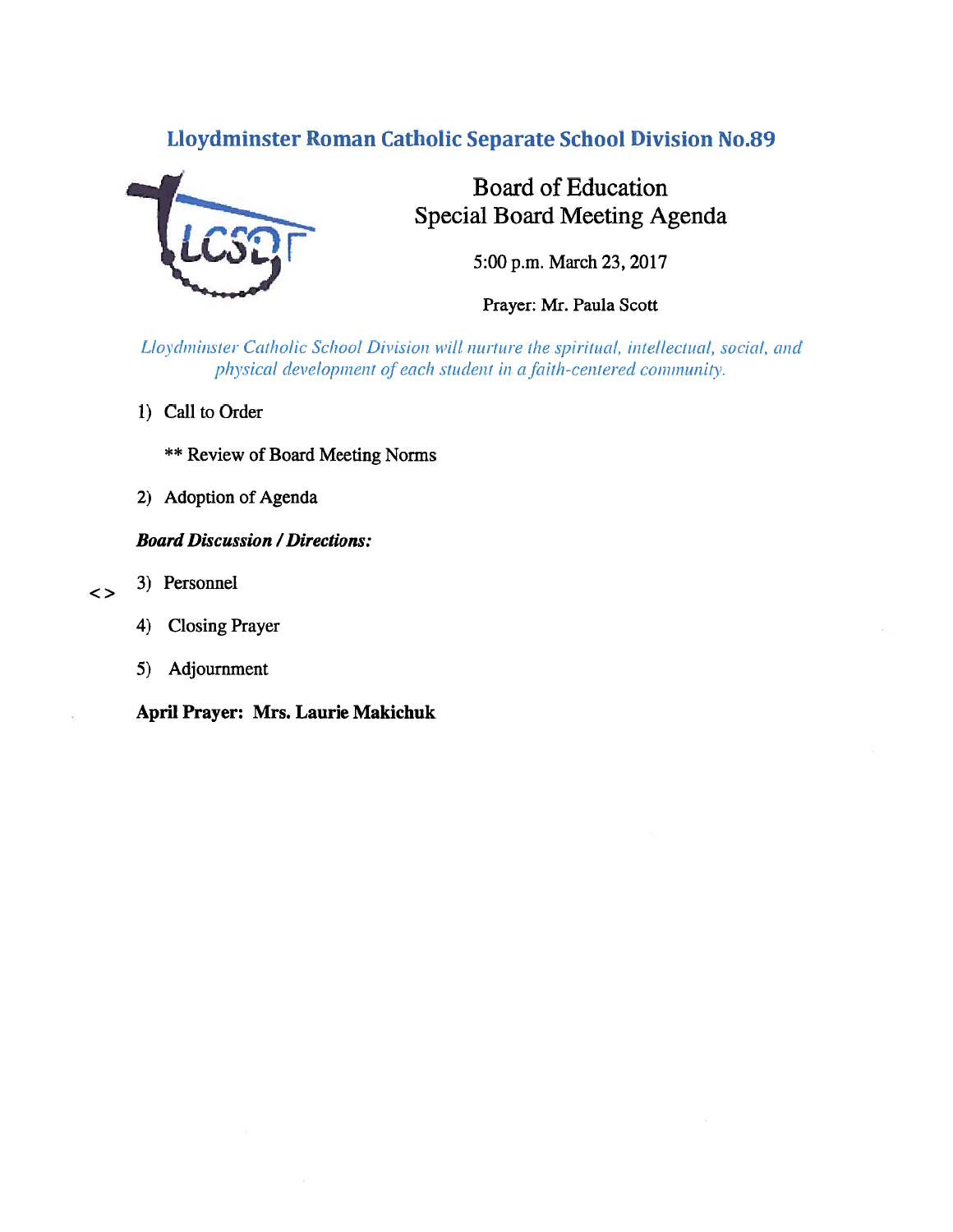## LLOYDMINSTER R.C.S.S.D. #89

## BOARD OF EDUCATION MINUTES

#### To

## March 23,2017 Special Board Meeting Minutes

TIME AND PLACE: The meeting commenced at 5:15 p.m. in the Board Room

• All Board members signed Waiver form to authorize the Special Board meeting before the start of the meeting.

| Mrs. Paula Scott (chair)                                                                                                     |
|------------------------------------------------------------------------------------------------------------------------------|
| Mrs. Laurie Makichuk                                                                                                         |
| Mrs. Michelle Rusteika                                                                                                       |
| Mrs. Erin MacDuff                                                                                                            |
| Mrs. Jill Wytrykusz                                                                                                          |
| Mr. Chris Carnell                                                                                                            |
| Mr. Calvin Fendelet                                                                                                          |
| Mr. Doug Robertson, Director of Education, Designate<br>Ms. Glenda Kary, Deputy Director of Education                        |
| Mr. Kevin Kusch, Deputy Director of Learning                                                                                 |
| Ms. Jessie Mann, Digital Education Administrator                                                                             |
| Mr. Aubrey Patterson, Director of Education<br>Mrs. Melanie Stelmaschuk, Chief Financial Officer                             |
| Mrs. Laurie Makichuk moved that the Board of Education adopt the<br>agenda, as presented.                                    |
| <b>CARRIED</b>                                                                                                               |
| Mrs. Jill Wytrykusz moved that the Board of Education approve the<br>Board's response to a letter received on March 2, 2017. |
| <b>CARRIED</b>                                                                                                               |
| Mrs. Erin MacDuff moved that the Board of Education submit the letter to                                                     |
|                                                                                                                              |

Letter to PNHR Prairie North Health Region.

#### **CARRIED**

 $\tilde{V}$ 

 $\begin{picture}(120,15) \put(0,0){\vector(1,0){15}} \put(15,0){\vector(1,0){15}} \put(15,0){\vector(1,0){15}} \put(15,0){\vector(1,0){15}} \put(15,0){\vector(1,0){15}} \put(15,0){\vector(1,0){15}} \put(15,0){\vector(1,0){15}} \put(15,0){\vector(1,0){15}} \put(15,0){\vector(1,0){15}} \put(15,0){\vector(1,0){15}} \put(15,0){\vector(1,0){15}} \put(15,0){\vector($